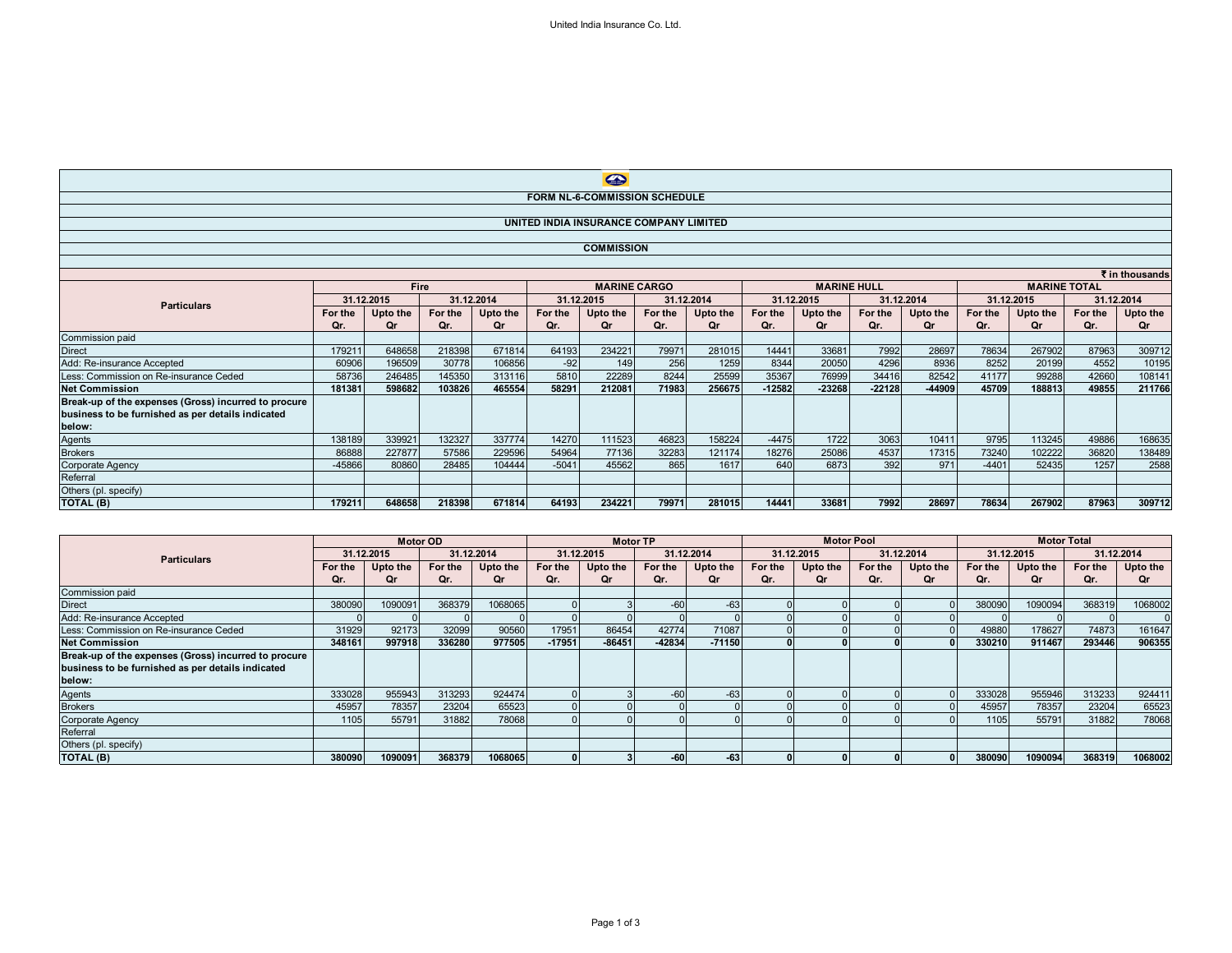|                                                      | Workmen compensation |          |            |          | <b>Personal Accident</b> |           |            |          | Aviation   |          |            |          | Engineering |          |         |            |
|------------------------------------------------------|----------------------|----------|------------|----------|--------------------------|-----------|------------|----------|------------|----------|------------|----------|-------------|----------|---------|------------|
| <b>Particulars</b>                                   | 31.12.2015           |          | 31.12.2014 |          | 31.12.2015               |           | 31.12.2014 |          | 31.12.2015 |          | 31.12.2014 |          | 31.12.2015  |          |         | 31.12.2014 |
|                                                      | For the              | Upto the | For the    | Upto the | For the                  | Upto the  | For the    | Upto the | For the    | Upto the | For the    | Upto the | For the     | Upto the | For the | Upto the   |
|                                                      | Qr.                  | Qr       | Qr.        | Qr       | Qr.                      | <b>Or</b> | Qr.        | Οr       | Qr.        | Οr       | Qr.        | Qr       | Qr.         | Οr       | Qr.     | Qr         |
| Commission paid                                      |                      |          |            |          |                          |           |            |          |            |          |            |          |             |          |         |            |
| <b>Direct</b>                                        | 19803                | 82236    | 21205      | 69381    | 70939                    | 190760    | 81601      | 215792   | 1614       | 6473     | 2937       | 8599     | 55909       | 210235   | 80052   | 256210     |
| Add: Re-insurance Accepted                           |                      |          |            |          | 220                      | 1522      | 547        | 568      | 1378       | 4741     | 1517       | 3379     | 19452       | 71992    | 11258   | 26560      |
| Less: Commission on Re-insurance Ceded               | 1508                 | 5190     | 1588       | 5327     | 26028                    | 88731     | 28427      | 94407    | 1753       | 5572     | 1671       | 6514     | 69560       | 223545   | 56799   | 245942     |
| <b>Net Commission</b>                                | 18295                | 77046    | 19617      | 64054    | 45131                    | 103551    | 53721      | 121953   | 1239       | 5642     | 2783       | 5464     | 5801        | 58682    | 34511   | 36828      |
| Break-up of the expenses (Gross) incurred to procure |                      |          |            |          |                          |           |            |          |            |          |            |          |             |          |         |            |
| business to be furnished as per details indicated    |                      |          |            |          |                          |           |            |          |            |          |            |          |             |          |         |            |
| below:                                               |                      |          |            |          |                          |           |            |          |            |          |            |          |             |          |         |            |
| Agents                                               | 15947                | 68530    | 18032      | 58229    | 115854                   | 171776    | 35224      | 111399   | 2638       | 3031     | 623        | 1453     | $-14195$    | 42520    | 19893   | 77360      |
| <b>Brokers</b>                                       | 5267                 | 6812     | 2941       | 10451    | $-20600$                 | 9492      | 31031      | 75488    | $-833$     | 1721     | 1946       | 6683     | 69092       | 131482   | 56895   | 173185     |
| Corporate Agency                                     | $-141$               | 6894     | 232        | 701      | $-24315$                 | 9492      | 15346      | 28905    | $-190$     | 1721     | 368        | 463      | 1011        | 36233    | 3264    | 5665       |
| Referral                                             |                      |          |            |          |                          |           |            |          |            |          |            |          |             |          |         |            |
| Others (pl. specify)                                 |                      |          |            |          |                          |           |            |          |            |          |            |          |             |          |         |            |
| <b>TOTAL (B)</b>                                     | 19803                | 82236    | 21205      | 69381    | 70939                    | 190760    | 81601      | 215792   | 1615       | 6473     | 2937       | 8599     | 55908       | 210235   | 80052   | 256210     |

|                                                      | <b>Other Miscellaneous</b> |          |         | <b>Liabilities</b> |          |            |         |            | <b>Health &amp; Hospitalisation</b> |            |         | <b>Miscellaneous Total</b> |         |            |         |            |
|------------------------------------------------------|----------------------------|----------|---------|--------------------|----------|------------|---------|------------|-------------------------------------|------------|---------|----------------------------|---------|------------|---------|------------|
| <b>Particulars</b>                                   | 31.12.2015                 |          |         | 31.12.2014         |          | 31.12.2015 |         | 31.12.2014 |                                     | 31.12.2015 |         | 31.12.2014                 |         | 31.12.2015 |         | 31.12.2014 |
|                                                      | For the                    | Upto the | For the | Upto the           | For the  | Upto the   | For the | Upto the   | For the                             | Upto the   | For the | Upto the                   | For the | Upto the   | For the | Upto the   |
|                                                      | Or.                        | Or       | Qr.     |                    | Or.      | Or         | Qr.     | Оr         | Or.                                 | 0r         | Qr.     | Qr                         | Qr.     |            | Qr.     | Or         |
| Commission paid                                      |                            |          |         |                    |          |            |         |            |                                     |            |         |                            |         |            |         |            |
| <b>Direct</b>                                        | 133984                     | 470060   | 129167  | 183446             | 20274    | 76935      | 19122   | 65917      | 904771                              | 2121877    | 584900  | 1820447                    | 1587384 | 4248670    | 1287303 | 3687793    |
| Add: Re-insurance Accepted                           | 7735                       | 57753    | 42515   | 84429              | 107      | 374        | 197     | 211        |                                     |            |         |                            | 28892   | 136382     | 56034   | 115147     |
| Less: Commission on Re-insurance Ceded               | 24403                      | 127084   | 31032   | 125396             | 1624     | 7866       | 1561    | 6141       | 67106                               | 203065     | 66651   | 6759                       | 241862  | 839680     | 262602  | 652132     |
| <b>Net Commission</b>                                | 117316                     | 400729   | 140650  | 142479             | 18757    | 69443      | 17758   | 59987      | 837665                              | 1918812    | 518249  | 1813688                    | 1374414 | 3545372    | 1080735 | 3150808    |
| Break-up of the expenses (Gross) incurred to procure |                            |          |         |                    |          |            |         |            |                                     |            |         |                            |         |            |         |            |
| business to be furnished as per details indicated    |                            |          |         |                    |          |            |         |            |                                     |            |         |                            |         |            |         |            |
| below:                                               |                            |          |         |                    |          |            |         |            |                                     |            |         |                            |         |            |         |            |
| Agents                                               | 263048                     | 481875   | 69953   | 217092             | $-25849$ | $-1047$    | 9423    | 30396      | $-139381$                           | 466961     | 269564  | 834870                     | 551090  | 2189592    | 735945  | 2255210    |
| <b>Brokers</b>                                       | $-75992$                   | $-21003$ | 17082   | $-138410$          | 45007    | 51378      | 8928    | 31952      | 941488                              | 1246590    | 158899  | 660566                     | 1009386 | 1504829    | 300926  | 885438     |
| <b>Corporate Agency</b>                              | $-53072$                   | 9188     | 42132   | 104764             | 1116     | 26604      | 771     | 3569       | 102664                              | 408326     | 156437  | 325011                     | 26908   | 554249     | 250432  | 547146     |
| Referral                                             |                            |          |         |                    |          |            |         |            |                                     |            |         |                            |         |            |         |            |
| Others (pl. specify)                                 |                            |          |         |                    |          |            |         |            |                                     |            |         |                            |         |            |         |            |
| TOTAL (B)                                            | 133984                     | 470060   | 129167  | 183446             | 20274    | 76935      | 19122   | 65917      | 90477                               | 2121877    | 584900  | 1820447                    | 1587384 | 4248670    | 1287303 | 3687794    |